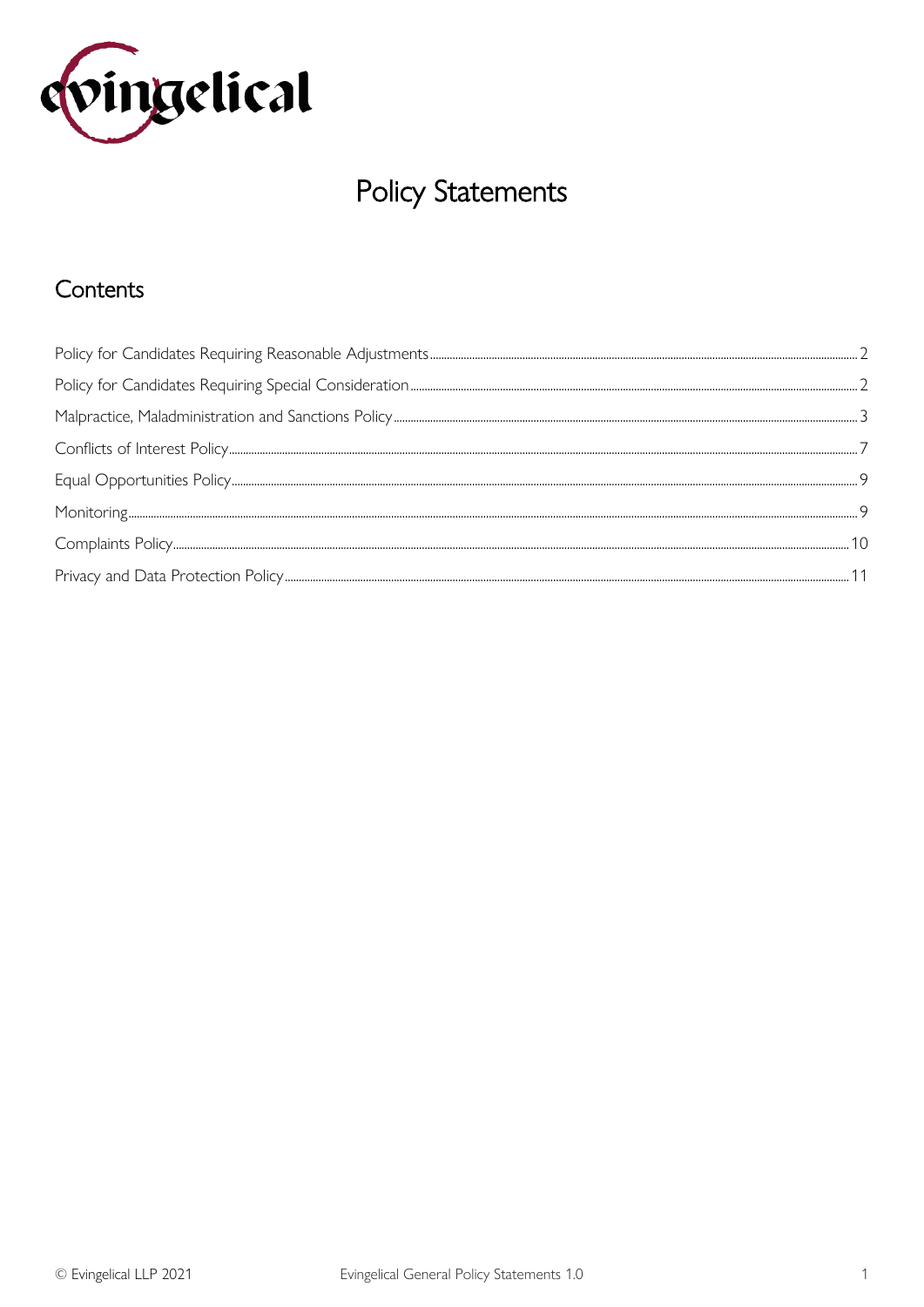# Policy for Candidates Requiring Reasonable Adjustments

A reasonable adjustment is any action that helps to reduce the effect of a disability or difficulty that places the candidate at a substantial disadvantage in the assessment situation.

Evingelical LLP seeks to conduct the assessment of all candidates in a way that puts them at no disadvantage, or advantage, over other candidates. However, whilst Reasonable adjustments must not affect the integrity of what needs to be assessed, but may involve:

- Changing standard assessment arrangements, for example allowing candidates extra time to complete the assessment activity.
- Adapting assessment materials, such as providing materials in large text format.
- Providing access facilitators during assessment, such as a sign language interpreter or reader.
- Re-organising the assessment room, such as removal of visual stimuli for an autistic candidate.

Reasonable adjustments are approved or set in place before the assessment activity takes place; they constitute an arrangement to give the candidate access to the qualification. The use of reasonable adjustment will not be taken into consideration during the assessment of a candidate's work. Out of fairness to all candidates, evidence of the individual circumstances giving rise to the request must be produced.

Evingelical LLP will:

- Identify any special assessment needs at the time of candidate registration.
- Inform WSET® Awards at the earliest opportunity so that appropriate arrangements can be made.
- Agree the specific arrangements for the examination, or for marking with WSET® Awards, which will vary according to individual circumstances.

WSET® Awards reserves the right to seek the advice of independent agencies as appropriate in coming to a decision on specific arrangements and must agree before any reasonable adjustments are offered by Evingelical LLP to its students.

Please submit any Requests for Reasonable Adjustments at least 5 weeks before the date of the examination. Evingelical LLP will forward any Requests for Reasonable Adjustments to WSET® Awards within 5 working days of receipt and WSET® Awards will respond after 4 working weeks after giving the request due consideration.

Candidates and their advisors should also be aware:

- That it is not appropriate to make requests for special arrangements where the candidate's particular difficulty directly affects performance in the actual attributes that are the focus of the assessment.
- Reasonable adjustments will not give unfair advantage over candidates for whom reasonable adjustments are not being made or alter the assessment demands of the qualification as detailed in the qualification specification.

# <span id="page-1-0"></span>Policy for Candidates Requiring Special Consideration

Special consideration is an action taken after an assessment to allow candidates who have been disadvantaged by temporary illness, injury, indisposition, or adverse circumstances at the time of the assessment to demonstrate attainment.

A candidate may be eligible for special considerations if:

- Performance in an examination is affected by circumstances beyond the control of the candidate. This may include recent personal illness, accident, bereavement, or examination room conditions.
- Alternative assessment arrangements which were agreed in advance of the assessment proved inappropriate or inadequate.
- The application of special consideration would not mislead the end-user of the certificate.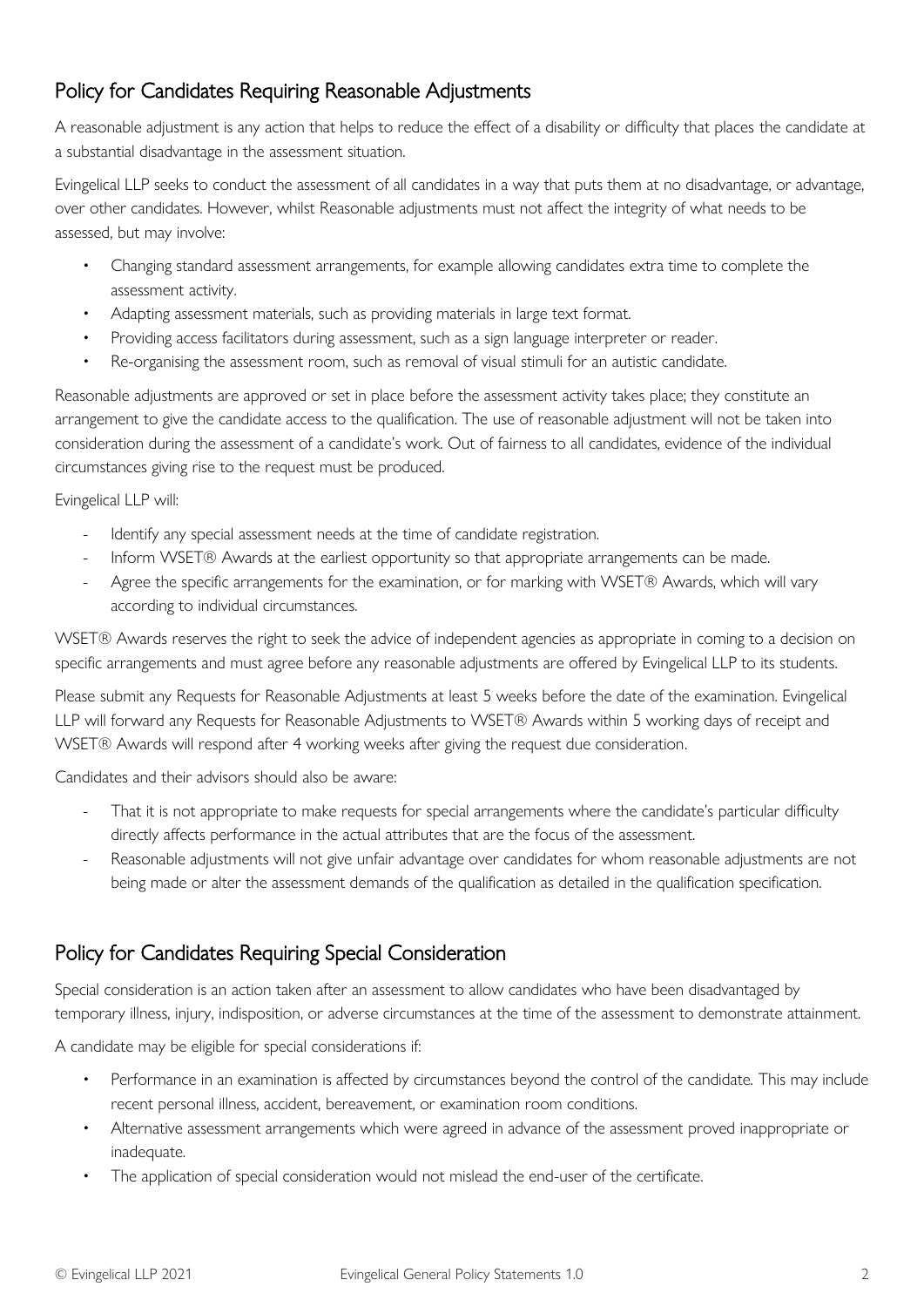WSET® Awards must be notified in writing within seven days of the examination date where special consideration is being requested using the Request for Special Consideration Form (please email info@evingelical.co.uk for a copy). Eligibility will only be considered if accompanied by supporting independent documentation, and please allow extra time for Evingelical LLP to pass your request to WSET® Awards.

Where a candidate is unable to attend an examination due to recent personal illness, accident, or bereavement, Evingelical LLP will endeavour to transfer the candidate to an alternative examination date at no extra cost.

In cases of serious disruption during the examination, the Examinations Officer of Evingelical LLP must submit a detailed report of the circumstances and candidates affected to the Examinations Administrator at WSET® Awards, in addition to the Examination Papers.

It should be noted that WSET® Awards does not offer aegrotat awards and that all assessment requirements of WSET® qualifications must be met. It is also our policy that special considerations will not give unfair advantage over candidates for whom special considerations are not being applied or alter the assessment demands of the qualification as detailed in the qualification specification.

If a candidate is unable to attend an examination for which they have been registered due to circumstances outside their direct control, they should notify Evingelical LLP as soon as possible, and complete the "Request for Special Consideration" form, submitting written 3rd party evidence to support their application. Failure to attend due to work commitments does not qualify for "special consideration". Evingelical LLP will not charge an unused paper fee for applications where approval from WSET® Awards is granted.

# <span id="page-2-0"></span>Malpractice, Maladministration and Sanctions Policy

Evingelical LLP will ensure that their programme for the delivery and administration of any WSET qualification complies in all respects to the rules, regulations and procedures set out in the WSET APP (Approved Programme Provider) Operating Handbook. All WSET® examinations run by Evingelical LLP will be administered in line with the Centre Agreement, Code of Practice and Invigilation Instructions provided in the Operating handbook, and Examination Regulations issued to all APPs and Students in the Qualification Specifications. Failure to abide by these criteria will be considered Malpractice and or Maladministration and may affect our ability to continue teaching WSET qualifications. Malpractice can arise from any act, omission, event, incident, or circumstance that prejudices learners, affects public confidence in qualifications, affects the standards of qualifications which the awarding body makes available or affects the ability of the awarding body to undertake the development, delivery or award of qualifications. Maladministration relates to a failure by Evingelical LLP to offer WSET Qualifications in accordance with the rules, regulations and operating procedures set out in this Handbook

Programme Providers must have in place procedures for dealing with instances of Malpractice and Maladministration should they arise. These policies will be made available to WSET® Awards upon request, and form part of the criteria which must be met to become an APP.

The headings below list categories of maladministration by the staff of the APP and malpractice by APP staff and / or candidates which may adversely affect the integrity of WSET® qualifications and certification. These examples are not exhaustive and are intended as guidance to APPs and their candidates on the WSET®'s definition of malpractice and maladministration.

Malpractice will include, but is not limited to:

- a) Actual or attempted plagiarism, or cheating, of any nature by candidates
- b) Use or attempted use of any reference material or electronic devise during a closed book examination
- c) Disruptive behaviour by candidates in the examination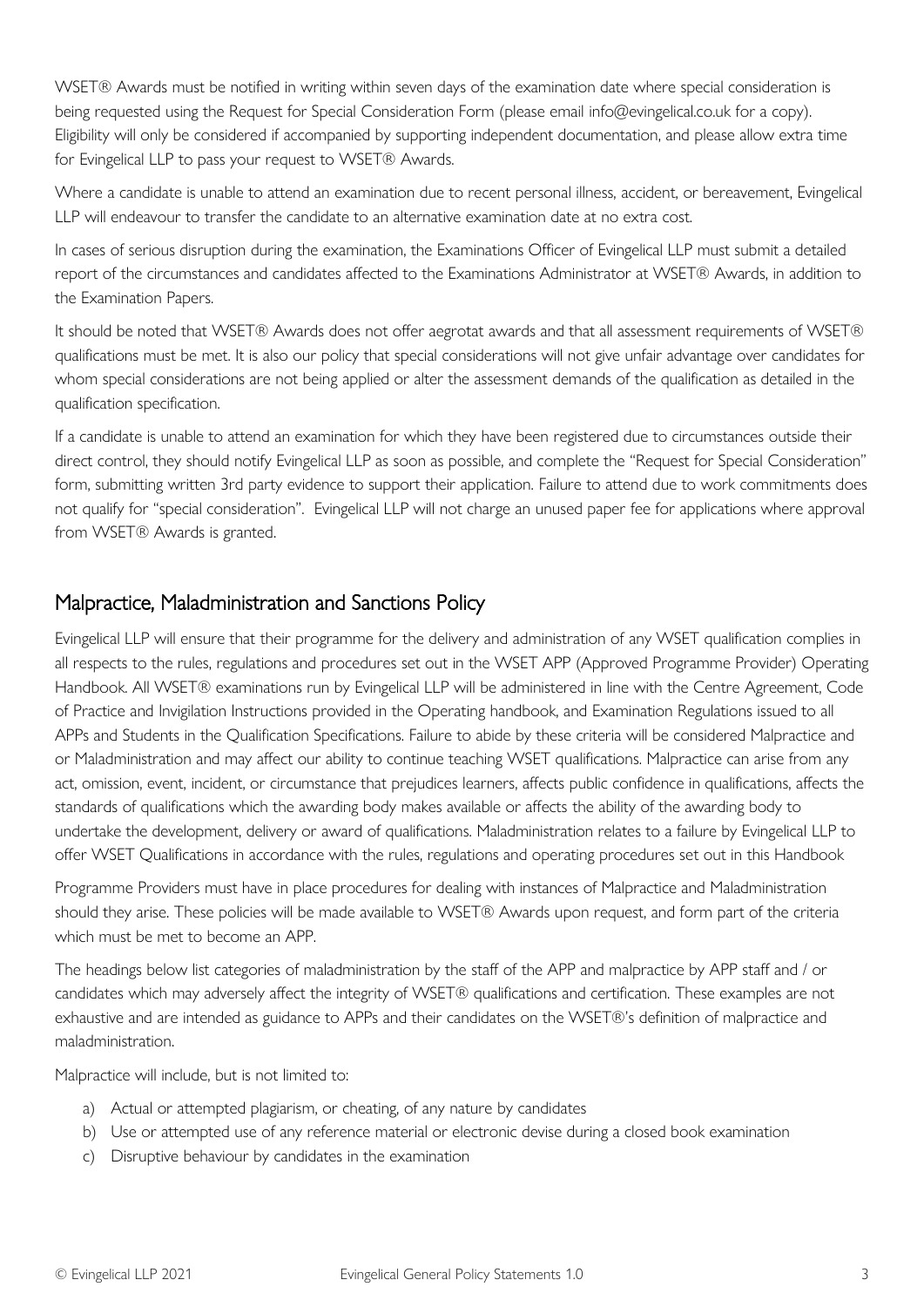- d) Candidates in breach of published Examination Regulations and APP in breach of invigilation rules or the Code of Conduct
- e) Fraudulent use of WSET® certificates
- f) A deliberate attempt to discredit the WSET®, or to bring the WSET® into disrepute in any way
- g) Issue of bogus examination results
- h) Insecure storage of examination papers
- i) Unauthorised amendment, copying or distribution of examination papers
- j) Use of unapproved or ineligible educators to deliver a qualification course, or use of un-authorised internal assessors
- k) Change of examination location or altered facilities so they no longer meet the required standards
- l) Failure to administer examination in line with the assessment requirements
- m) Denial of access to resources (premises, records, information, candidates and staff) by authorised WSET® representatives and / or the Regulatory Authorities

Maladministration will include, but is not limited to:

- a) Failure to follow procedures or adhere to regulations as laid out in the APP Operating Handbook
- b) Failure to return examination papers within the required timeframe
- c) Returning exam papers by regular post and not recorded delivery or trackable courier
- d) Failure to issues results to candidates in a timely manner
- e) Breach or infringement of WSET® copyright and trademarks
- f) Non-payment of fees for WSET® services or examinations
- g) Breach of the Conflicts of Interest Policy
- h) Breach of the Centre Agreement or APP Code of Conduct
- i) A change in control of the APP that results in new management being unable to meet WSET® Awards criteria

Malpractice is divided into two main categories:

Major Malpractice

Serious and /or deliberate breaches of conduct, or serious neglect of professional duty, represents a high risk to the integrity of the qualification. Major Malpractice could result in the invalidation or revocation of examination results to a student and / or approval of the APP. In this instance OfQual must be informed of the malpractice case and WSET® Awards will take all appropriate action as directed by the Regulatory Authority, which may include notification to other Awarding Bodies. An example of Major Malpractice would be, 'Fraudulent use of WSET® certificates and the issue of false examination results' or 'Unauthorised amendment, copying or distribution of examination papers.

Minor Malpractice

Minor and /or accidental breaches of conduct or neglect of professional duty, or those more major breaches not considered to be deliberate or malicious in intent, represents a lower risk to the integrity of the qualification and would not affect examination results or certification. Examples of minor malpractice could include, 'failure to follow procedures laid out in the Operating Handbook' or 'Change of examination location or altered facilities so they no longer meet the required standards.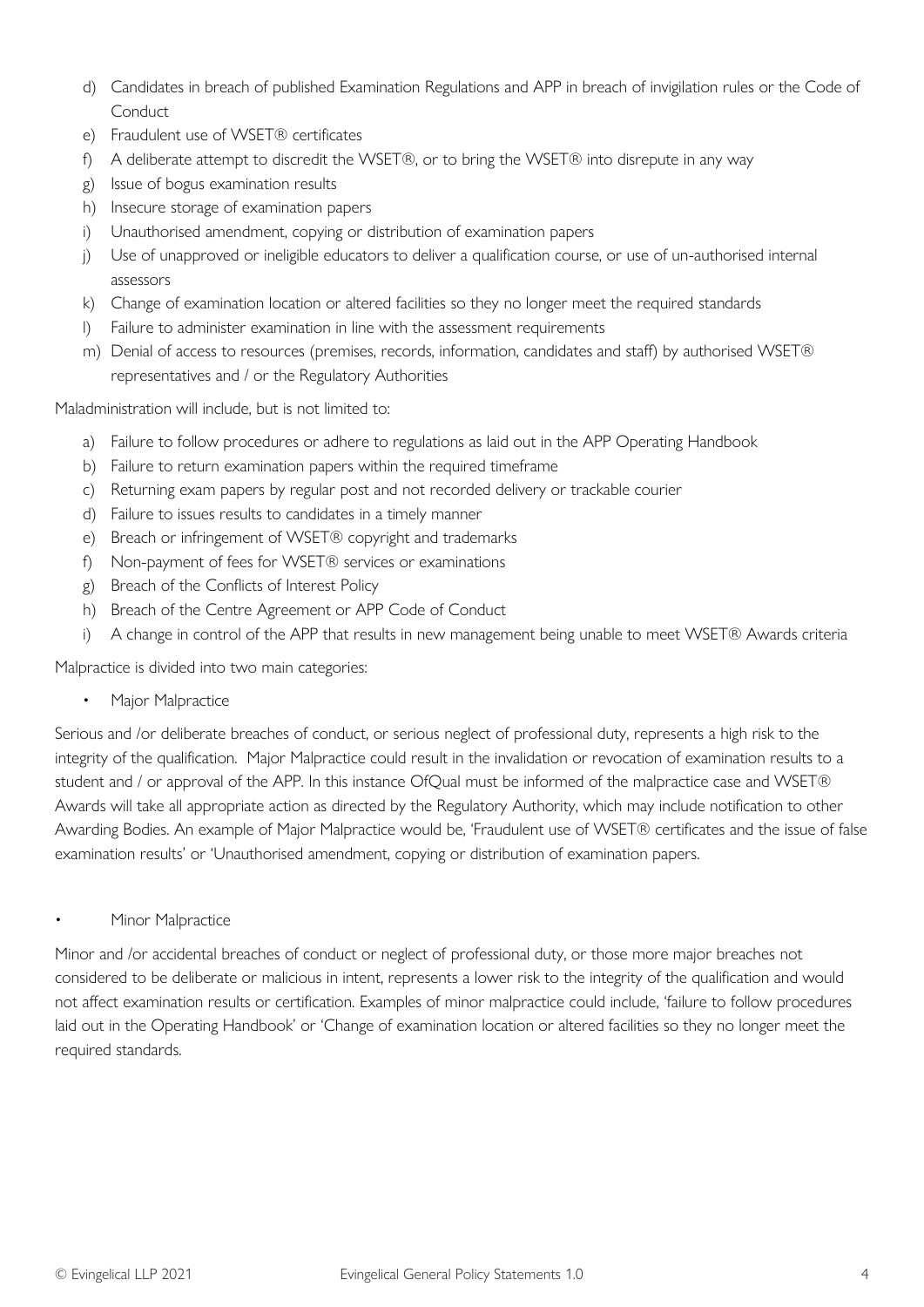# Reporting Malpractice

Evingelical LLP will report any potential case of malpractice by candidates, educators, invigilators or centre staff to the Centres Co-ordinator and Quality Assurance Manager at WSET® Awards immediately using the Notification of Potential Malpractice Form.

Failure to do so may result in the refusal to issue results and Certification to candidates, the invalidation of examination results or the withdrawal of approval to offer WSET® qualifications.

Where APP personnel are involved, the APP should follow its own procedures and keep WSET® Awards informed of the steps taken to resolve the situation.

Malpractice may be reported to WSET® Awards by a WSET® Awards appointed Approval Visitor. In this instance the APP will be advised during the approval visit that a case of Malpractice is being reported.

WSET® Awards will also act upon reports of suspected or actual malpractice received from candidates or other parties regarding an APP's activities or personnel which may affect the integrity of WSET® qualifications.

# WSET® Awards responsibility

WSET® Awards will confirm receipt of a report of suspected or actual malpractice within 3 working days.

Should a case of malpractice be raised with WSET® Awards against the Programme Provider, the main contact, or other appropriate person within the management of the APP, will be notified and invited to respond prior to further action being taken. Notwithstanding the foregoing, WSET® Awards reserves the right to immediately suspend an APP's approval if, after consultation with the WSET's Chief Executive, it is decided that such a suspension is required to protect the reputation of the WSET, and to prevent any possible re-occurrence of the alleged malpractice. In such circumstances, the APP will be notified immediately and will be required to co-operate with the WSET® whilst the alleged malpractice is investigated.

WSET® Awards will appoint a suitably trained officer to investigate the alleged malpractice and this officer will request supporting evidence from the APP, Candidate or other parties to validate the report of suspected or actual malpractice.

When supporting evidence has been supplied, WSET® Awards will conduct a full investigation of the suspected or actual malpractice to identify the cause and to determine whether malpractice has actually occurred.

Where it is determined that malpractice has occurred, a report will be filed. This will include whether the malpractice is accidental or deliberate and represents a major or minor threat to the integrity of the qualification and specify any sanctions that are to be applied to the APP, their staff or the candidate concerned. If malpractice has been alleged against a candidate, a summary of the investigation and the findings will be sent to the candidate; if the malpractice has been alleged against the APP the summary will be sent to the Main Contact, and the candidate or APP Main Contact will be advised of the sanctions being imposed. They will also be advised of the General Appeals Policy should they wish to appeal the decision that has been made.

Any case of malpractice that threatens the integrity of the qualification, results issued, or certification will be reported to the Regulatory Authority, and following discussion with the Regulatory Authority, other Awarding Bodies may be notified.

Where the report is the result of an internal investigation by the APP, WSET® Awards will review all the documentation supplied and action taken to ensure that any decisions made by the APP are valid and conform to this policy. WSET® Awards may request additional information to determine whether any additional sanctions should be applied to the APP, their staff or the candidate concerned.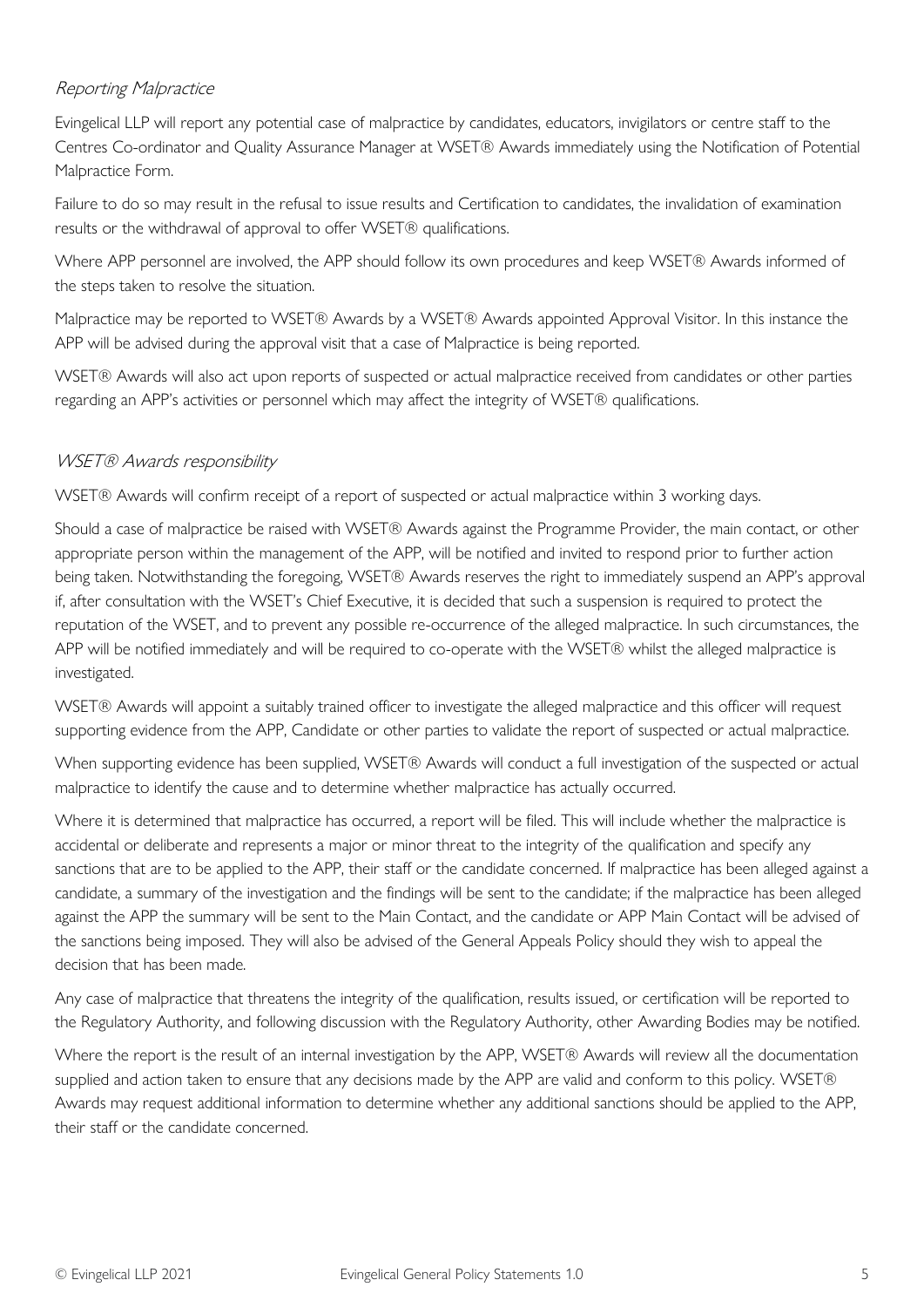# Our responsibility as the APP which we agree to carry out in full

The APP Main Contact is responsible for ensuring that all staff involved in the delivery and / or administration of the WSET® programme run it in accordance with the rules, regulations and procedures set out in the Operating Handbook, and are aware of, and comply with, this policy. The APP must also establish their own framework of controls and checks that in their opinion is adequate to minimise and identify any instances of malpractice and is fit for purpose of reporting and investigating any alleged malpractice. Should an APP require help in establishing a framework that will prevent, investigate and deal with Malpractice, please contact awards@wset.co.uk.

The Main Contact agrees to co-operate fully with WSET® Awards in any investigation of alleged malpractice at the APP including the removal and / or suspension of staff from their WSET® duties during such investigation.

#### Sanctions

In cases of alleged malpractice or maladministration WSET® Awards has the right to apply sanctions. This may include suspend an APP's approval with immediate effect if such action is approved by the Chief Executive of the WSET® whilst an investigation is carried out.

Following an investigation by WSET® Awards, it may be necessary to apply one or more of the following sanctions against the APP and/or their staff.

- Creation of an action plan / letter of warning
- Completion of a self-assessment form by the APP
- Completion of an APP re-approval visit (travel costs may be charged to the APP)
- Mandatory re-training of educators and / or assessors
- Application of administration charges
- Withdrawal of internal assessment permissions
- Invalidation of examination results / certification
- Withdrawal or temporary suspension of approval to offer a specific WSET® qualification
- Withdrawal or temporary suspension of approval to offer all WSET® qualifications
- Withholding examination results that are under investigation
- Rejection of orders for further materials or examination papers
- Withdrawal of credit facilities, and moving account to a "cash on order" basis
- Charging of interest on overdue amounts

Where previously agreed corrective measures are not implemented, the sanctions will progress to the next level of severity following the guidelines of the NVQ Code of Practice.

It is WSET Awards intent that no learner should be disadvantaged by any instance of malpractice or maladministration that has arisen by the actions (or non-action) of the APP. However, where such breach undermines the integrity of the assessment process, it may be necessary to invalidate the exam that has been held and require the APP to arrange a free resit for candidates at their convenience.

Following an investigation by WSET® Awards, it may be necessary to apply one of more of the following sanctions against an individual candidate or candidates.

- Letter of warning
- The disallowing of an examination result
- The invalidation of a certificate and/or unit certificate and recall of certification already issued
- Refusal of entry to future WSET® qualifications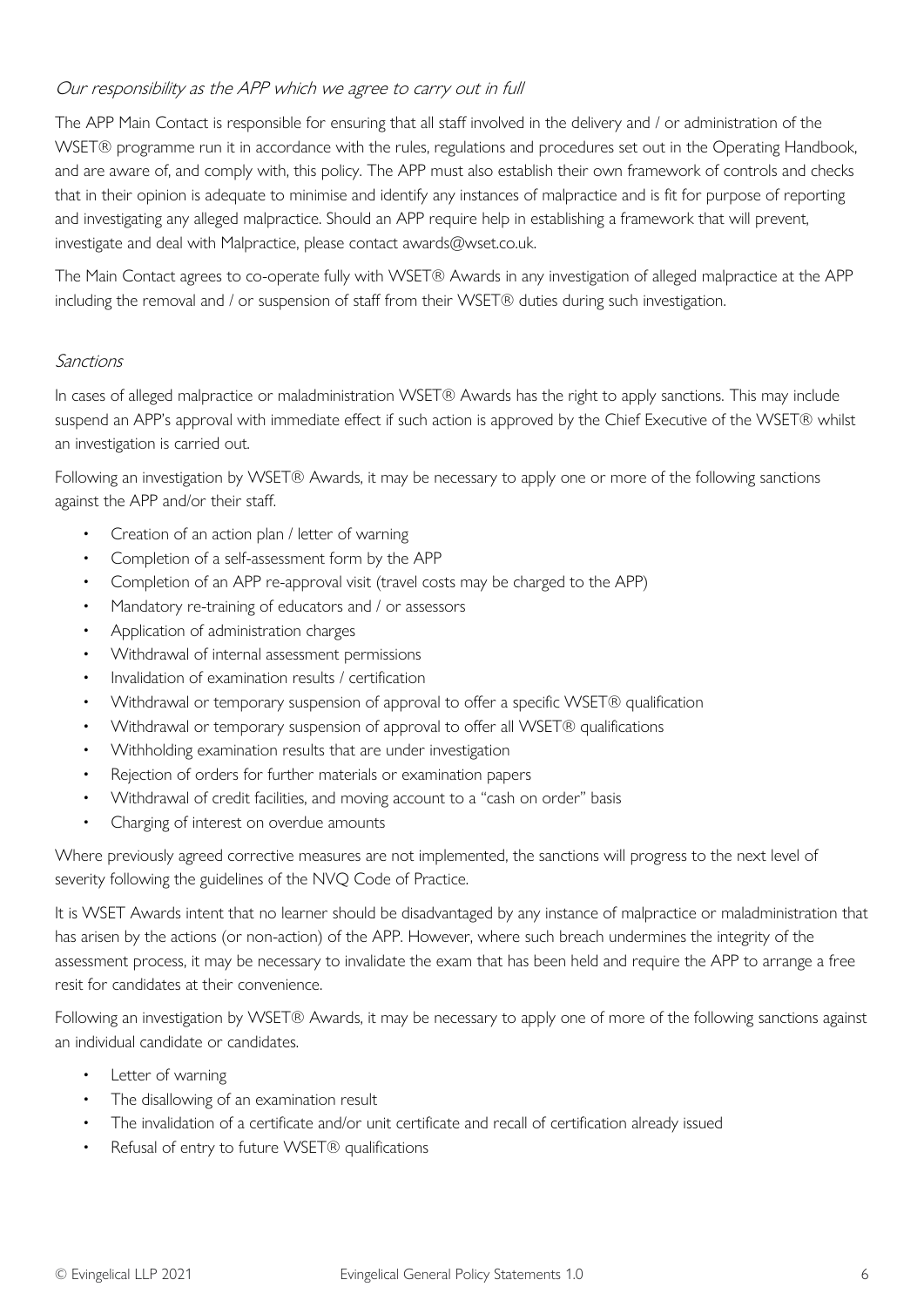All decisions with regard to malpractice will be communicated in writing within 20 working days following receipt of supporting documentation. Where it is not possible to respond within this timeframe, a written response will be given providing a date for completion.

Any candidate, educator, invigilator, or APP has the right to appeal any decision made against them using the General Appeals section of this handbook, or as detailed in the WSET® Customer Service Statement.

# <span id="page-6-0"></span>Conflicts of Interest Policy

# Introduction

Evingelical LLP is approved by WSET Awards which is subject to regulation by the UK Government's regulator, Ofqual. As a regulated awarding organisation, they are required to identify, monitor, and manage all conflicts of interest which may have an adverse effect on the qualifications they offer, and we must take all reasonable steps to mitigate such adverse effect where it exists.

This document offers guidance to all individuals engaged in activities undertaken on behalf of WSET Awards, (the awarding organisation of the Wine & Spirit Education Trust) which have potential to lead them to act contrary to the interests of WSET Awards in the development, delivery, assessment, and award of its regulated qualifications.

It defines what is meant by conflict of interest, describes such conflict of interest in the context of working with WSET Awards, identifies those conflicts of interest that can be managed and are therefore acceptable and those that cannot be managed and are therefore unacceptable. It also gives examples of potential conflict of interest.

# Scope of this policy

This policy is applicable to all members of staff employed by the Wine & Spirit Education Trust in whatever capacity and to any individual acting on behalf of WSET Awards. This includes those involved in the development of WSET qualifications, question setting, marking of assessments, delivery of WSET programmes of study leading to WSET qualifications, marketing of WSET qualifications, production of study materials, examination papers, qualification certificates and all other associated resources and services.

It relates to WSET regulated qualifications offered in the United Kingdom and in international markets.

# Definition of conflict of interest

Conflict of interest exists where an individual has interests or loyalties that could adversely influence their judgement, objectivity, or loyalty to WSET Awards when conducting activities associated with our qualifications. These can arise in many different aspects of awarding organisation activity, such as:

- An individual whose personal interests or loyalties conflict with their awarding organisation involvement
- An individual who receives remuneration for services that conflict with their awarding organisation involvement
- An individual whose acts put WSET Awards in a position of non-compliance with its regulatory responsibilities

Whilst it would be impossible to give a definitive list of scenarios presenting potential for conflict of interest, the following have been identified resulting from WSET Awards' Risk Management review as being of primary significance. However, other scenarios will constitute conflict of interest, and we will take actions to redress any such instances that come to our attention other than by declaration from the individual concerned. Such actions may also include the imposition of sanctions, if deemed appropriate.

Specific examples of conflict of interest include the following: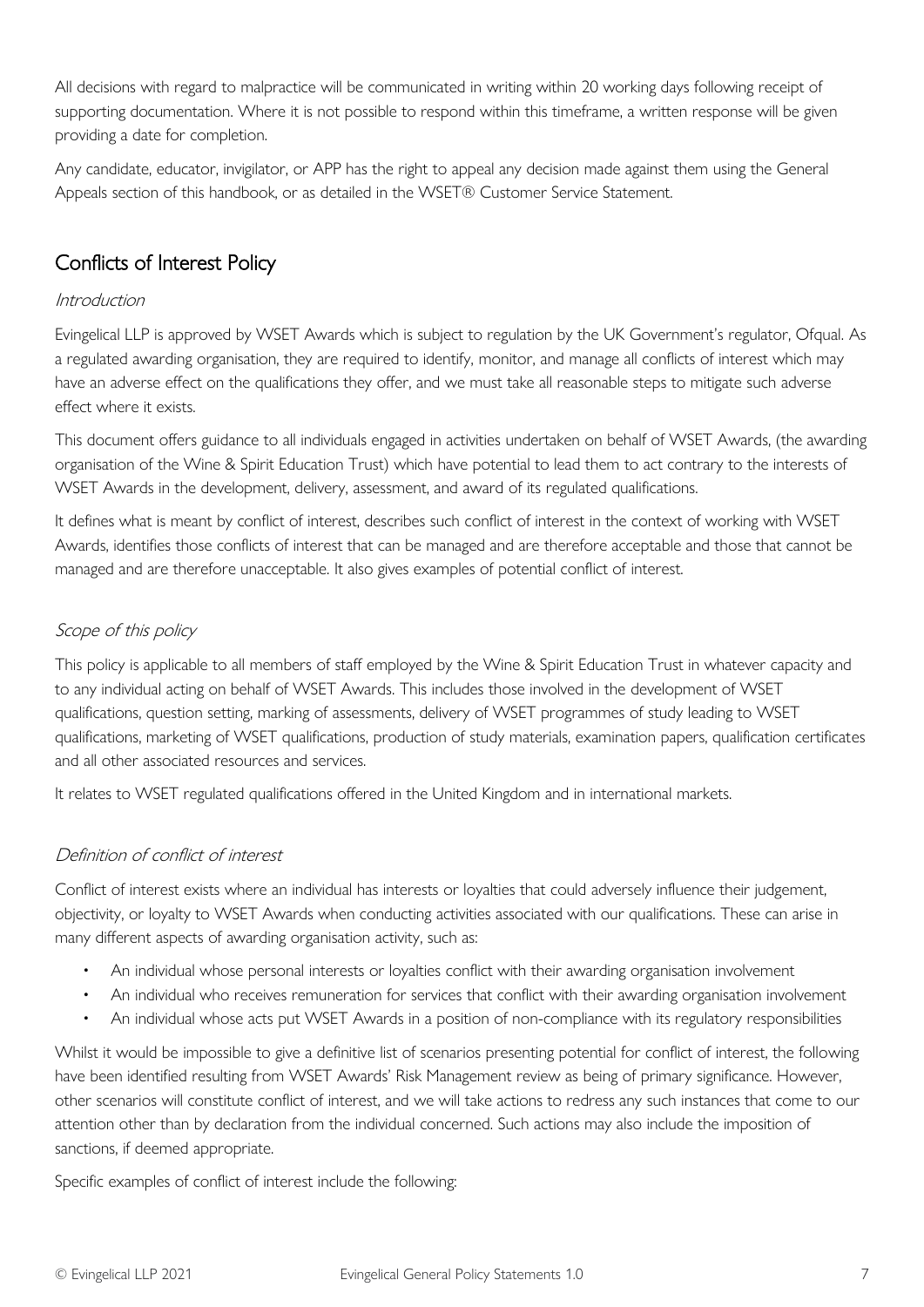The undertaking of any assessment of candidates by an individual who has a personal interest in the result of the assessment for any or all individuals concerned

- The undertaking of any moderation of assessment of candidates by an individual who has a personal interest in the result of the assessment for any or all individuals concerned
- The tutoring of candidates by any individual involved in the assessment process
- The undertaking of a WSET regulated qualification by any individual employed by an APP
- The undertaking of a WSET regulated qualification by any individual employed by WSET Awards
- The invigilation of a WSET regulated qualification by any individual involved in the delivery of training leading to the assessment
- The delivery of "coaching sessions" to examination candidates by any individual involved in the assessment of candidate scripts or the authoring of examination questions
- The employment by an APP of individuals engaged in the delivery of taught programmes or in the role of Internal Assessor in another APP

Some of these examples can be managed and are therefore acceptable. For example, the marking of tasting assessments by Level 3 Internal Assessors is ALWAYS verified by WSET Awards as they clearly have an interest in the results of the assessments of learners they have taught and this constitutes a conflict of interest, and our verification process mitigates this possibility. Similarly, where an employee of the WSET or one of its APPs undertakes a WSET qualification, we can put measures in place to maintain the integrity of the assessment, PROVIDED we are notified of this conflict of interest in advance of the assessment. However, it would be totally inappropriate for any individual involved in the authoring of examination questions or the compilation of examination papers to teach or coach learners under any circumstances as there are no options for us to mitigate the effect of this clear conflict of interest.

# Guidance on handling conflict of interest

Any individual engaged with WSET Awards in the provision of our regulated qualifications, as identified under the scope of this policy, is required to make a "Declaration of Interest" by informing WSET Awards of any potential conflict of interest. Certain individuals, such as those involved in the assessment process are also required to submit a signed declaration of "Non-disclosure". It is essential that any conflict of interest is declared to WSET Awards immediately to ensure this does not compromise our status of compliance with our regulator, Ofqual. Any APP who fails to declare a potential conflict of interest is in breach of our criteria for approval, and sanctions may be applied to their approval status as a result of any such non-disclosure.

WSET Awards has processes and procedures in place to manage actual or perceived conflict of interest. These include the exclusive involvement of WSET Awards staff in the creation of all assessment materials, moderation of all internal assessment conducted by the APP and moderation of all written examinations not marked by optical mark readers. There are of course many other instances of conflict of interest for which we do not have documented procedures in place. Such instances will be handled on an individual basis to ensure that the integrity of our assessments is not compromised.

# Roles, responsibilities, and procedures in the handling of actual or perceived conflict of interest

The Director, WSET Awards and the Centre Co-ordinator and Quality Control Manager have responsibility for the day to day managing of conflicts of interest relating to functions of WSET Awards. The members of the Senior Management Team of the Wine and Spirit Education Trust have responsibility for the day to day managing of conflicts of interest relating to functions of the Wine and Spirit Education Trust's functions as a whole.

It is the responsibility of all individuals engaged in the provision of WSET qualifications, in all and any capacity, to promptly report any potential for conflict of interest to the Centre Co-ordinator and Quality Control Manager at WSET Awards.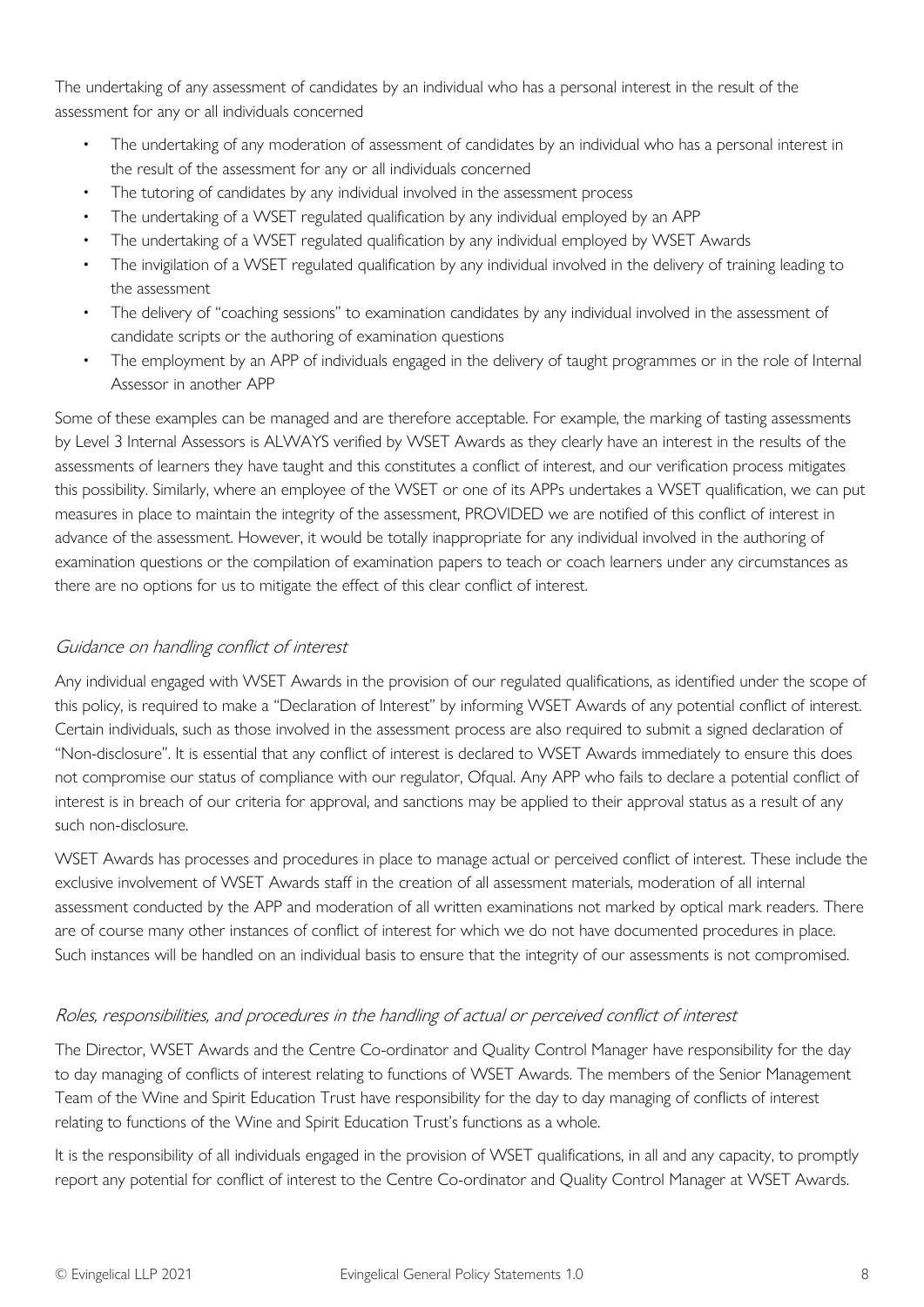All instances of conflict of interest will be recorded in WSET Awards' Incidents Register, including details of steps taken to mitigate any adverse effect resulting from such conflict of interest. The Director, WSET Awards is responsible for determining what action needs to be taken to mitigate any adverse effect and for deciding when and how matters relating to actual or potential conflict of interest should be escalated within the Wine & Spirit Education Trust, to the Board of Trustees or to the Regulator, Ofqual.

# <span id="page-8-0"></span>Equal Opportunities Policy

- This APP fully supports the principles of Equal Opportunities. We strive to ensure that all candidates for our qualifications are treated fairly and on an equal basis
- Equal Opportunities are assured by:
- The selection, recruitment, and training of those working for this APP
- Consideration at an early stage in the development of new schemes or qualifications
- Ensuring that the format and content of all syllabi, examinations and other do not discriminate against anyone which is the responsibility of WSET Awards by whom we are approved to teach WSET qualifications
- Ensuring there are no barriers to entry to units and qualifications, which we deliver and/or offer, for disabled people, women or men, or people from different racial groups, other than those directly related to the integrity of the units or qualifications. The nature of any barriers will be stated and the inclusion of the requirements that create the barrier justified only and explicitly in terms of the integrity of the unit or the qualification. Details of how the effect of any barriers will be mitigated will be recorded, including using access arrangements or including reasonable adjustments
- Clarifying the responsibility of all members of staff and/or consultants, who are involved in the delivery of WSET courses within this APP, to comply with this policy. In particular, external parties invited by this APP to contribute to these development arrangements must also, as representatives of relevant learners, ensure that the views of learners and others are taken into account in the development of QCF units and qualifications
- Anonymous assessment of examination candidates wherever possible
- Promoting practices and procedures that give equal opportunities to everyone
- Being required to have equal opportunity policies in place
- The variation of any conventional rules and regulations for the conduct of examinations which might inhibit the performance of candidates with specific needs, provided that the standard quality and integrity of the assessment is not compromised
- Working as appropriate with relevant organisations and agencies to develop measures to identify and prevent inequality of opportunity
- Making every effort to ensure that there is equality of opportunity in its assessment process, regardless of the candidate's sex, age, racial origin, religious persuasion, sexual orientation, gender reassignment or disability
- Ensuring, to the best of our ability, that any documentation produced does not contain language or images which may be regarded as offensive or stereotypical, and that they reflect the diversity of contemporary society

Evingelical LLP is an equal opportunities organisation and will consider applications from any organisation or individual who can demonstrate that they meet our approval criteria.

# <span id="page-8-1"></span>**Monitoring**

This APP will comply with all current and relevant legislation and this policy will be monitored and reviewed annually. At the time of writing relevant legislation includes, but is not limited to:

• The Rehabilitation of Offenders Act 1974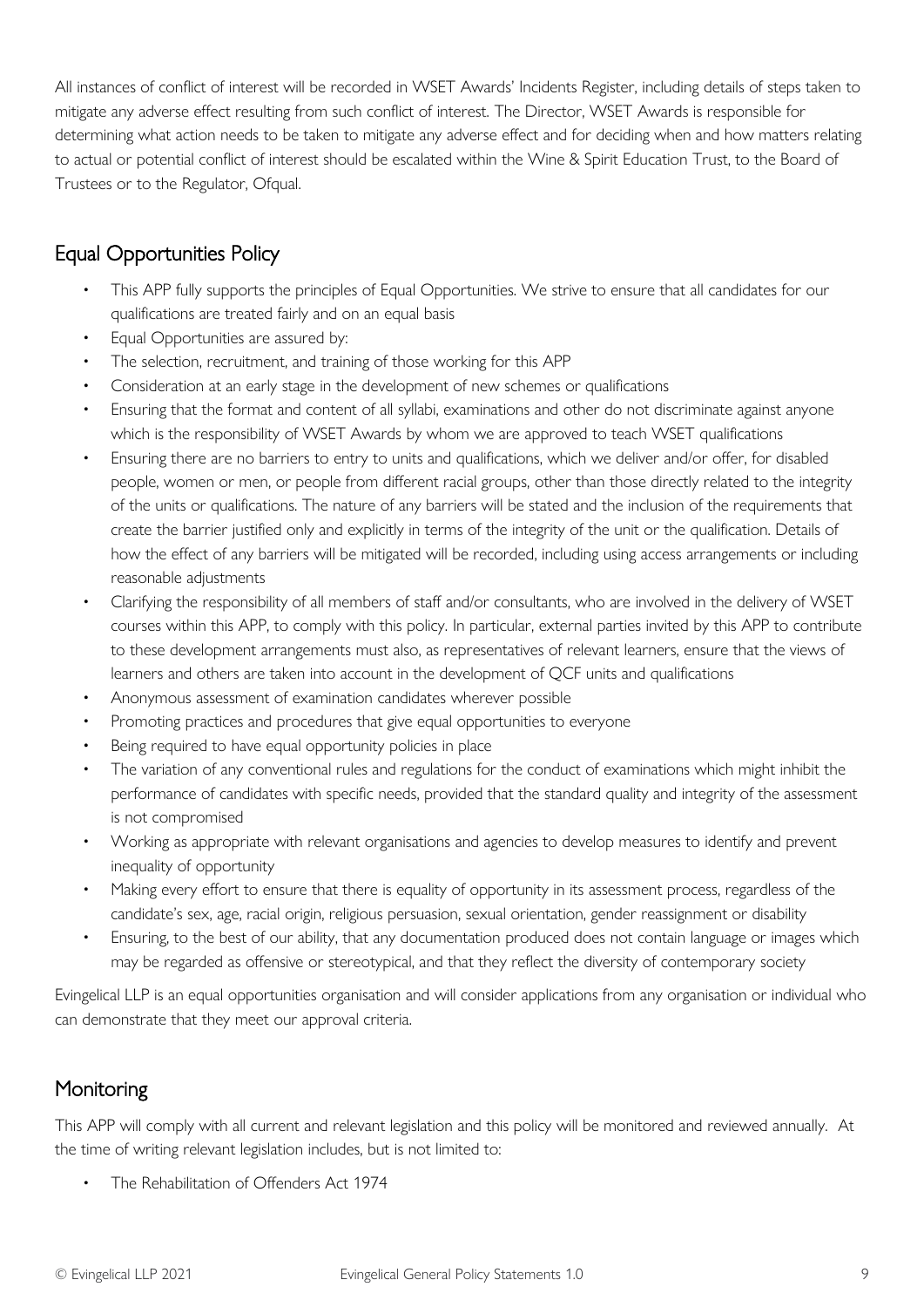- The NHS Community Care Act 1990
- The Asylum and Immigration Act 1996
- The Human Rights Act 1998
- The Sex Discrimination (Gender Reassignment) Regulations 1999
- The Gender Recognition Act 2004
- The Employment Equality (Sex Discrimination) Regulations 2005
- The Equality Act 2010

As part of the monitoring of candidates registering for a WSET® qualification we will collect information on diversity, requests for special consideration, access arrangements and feedback from learners, centres and other stakeholders.

All relevant issues identified as suggesting our provision or services have unnecessary impact on learners will be reported back to the Centre Registration and Quality Assurance Manager who will be responsible for leading on introducing amendments to provision and/or services where necessary and in accordance with our documented procedures for developing and reviewing units and qualifications. Details of the outcomes of each review will be made available to the qualification regulators upon request.

#### Note to candidates

Candidates who believe they have been discriminated against should contact us in the first instance for advice.

# <span id="page-9-0"></span>Complaints Policy

At Evingelical LLP, we strive to deliver consistently effective and efficient levels of service to our students. However, there may be occasions where the service provided does not meet student expectations. In this instance, the student should follow the complaints policy as follows:

#### Who and how to complain?

If you wish to make a complaint, please do so by email to Martin Day at info@evingelical.co.uk with full details contained in the body of the email, or in an attached PDF or Word document. We guarantee full confidentiality, and that the complaint will not prejudice the student.

#### What information should the complainant include?

In your complaint, please include your name, address and contact information along with full details of the complaint (with any supporting documents) and details of any previous attempts made to resolve the problem.

# Who will deal with the complaint and how long will it take?

The complaint will be dealt with by one of the directors of Evingelical LLP. We will acknowledge receipt of your complaint within 3 working days and provide a full response 20 working days from the acknowledgement.

# What to do if you wish to appeal the decision?

If the complainant receives a response and is still not satisfied, they can resubmit their complaint to info@evingelical.co.uk where it will be considered by an alternative Evingelical LLP. Please include details of why you believe the response is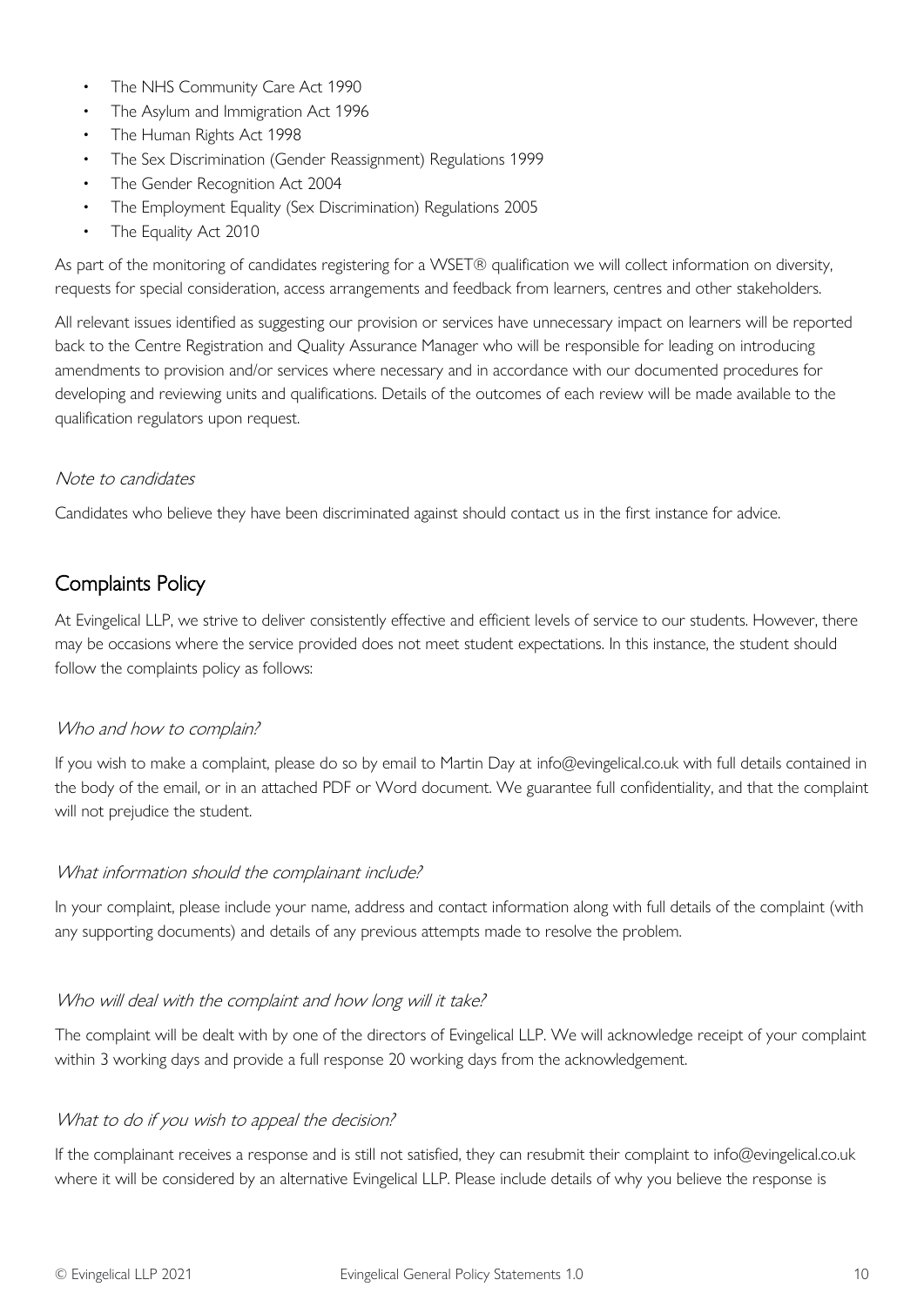unsatisfactory along with any supporting documents. We will acknowledge receipt of your appeal within 3 working days and provide a full response 20 working days from the acknowledgement.

# Referral to WSET

If these steps have failed to provide a satisfactory outcome, the student may wish to file a complaint with WSET. To do this, contact WSET's APP Administration team at appadmin@wset.co.uk.

# <span id="page-10-0"></span>Privacy and Data Protection Policy

We have an obligation to ensure that any personal information we gather, process and/or store regarding all of our customers and site visitors is done so legally and safely. This policy explains what personal information we collect about you when you communicate with us or use our website and how we fulfil these obligations.

Please be assured that Evingelical LLP. will never pass your information on to a third party for profit or otherwise unless necessary to fulfil a task such as processing your order, enrolling you on a course or taking your payment, all of which are explained below.

# Why we collect your personal data:

- 1. To register you as a candidate with Evingelical LLP and WSET Awards to enable you to sit examinations for WSET qualifications.
- 2. To administer and conduct your examination, including making arrangements for reasonable adjustments and/or special considerations.
- 3. To communicate with you and issue your examination results and qualification certificate as appropriate.
- 4. To provide you with post-results services such as enquiries against results and appeals and solicit feedback from you on Evingelical LLP and WSET qualifications.
- 5. To process your registration for any Evingelical LLP hosted courses or events so that we can deliver these services to you.
- 6. To send you information regarding the course or event for which you are registered (or which have registered interest in).
- 7. To process sales of products or services you have purchased from us.
- 8. To manage any account(s) for providing our WSET Awards online services including but not restricted to Online Classroom and Global Campus where you have registered with us so that:
	- We can provide you with the relevant products and services.
	- You can access relevant course materials.
	- We can fulfil our services and communicate with you about them.
	- To verify your identity.
	- To carry out research to better understand your requirements on the relevant products and services.
- 9. To personalise, report on and improve the services and products we provide to you, and to provide you with a best-in-class customer service experience.
- 10. To send you marketing communications including information about our qualifications, upcoming events and links to our blogs.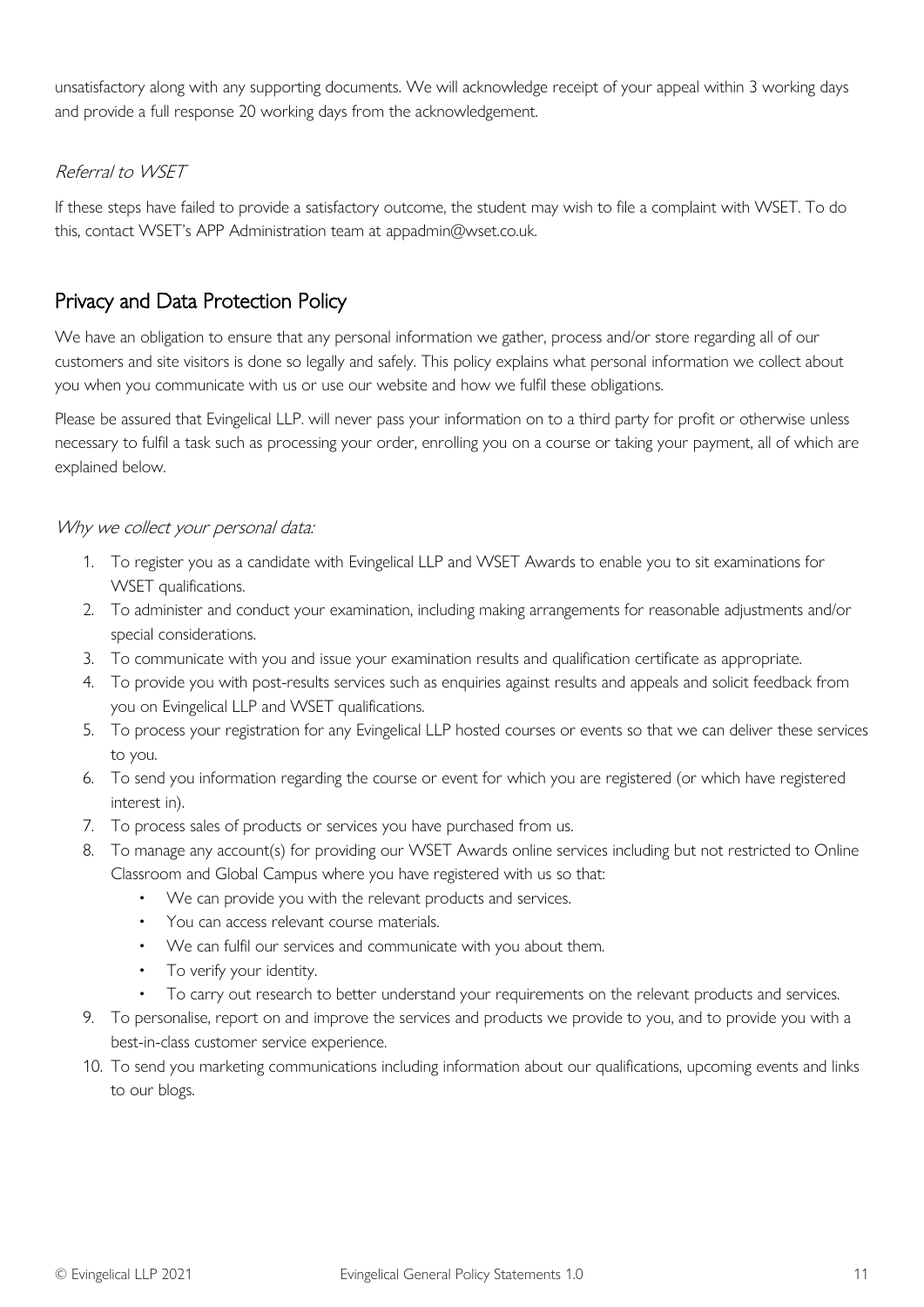# Other legitimate interests

When we send you news regarding our products, we will do so on the basis that we have your consent. However, to allow us to provide continual best-in-class service we believe we have legitimate interest to process your personal data so that we can:

- Improve our existing product range and services.
- Provide you with a best-in-class customer service experience.
- Protect you as our customer, our employees and our business.
- Understand your likes and dislikes, what services you wish to hear about and how best to contact you to inform you about them.

#### We may collect the following information about you:

- Your name, date of birth, gender and contact details (this could include your postal address, telephone numbers and email address).
- Purchases and orders made by you.
- Your payment information (through WIXPayments or by payment card) when you purchase any products or services (should you pay for one of our products or services over the telephone or using one of our payment forms, your card details will not be retained and will be securely destroyed).
- When you set up any account with us, your login credentials.
- Your marketing preferences.
- Your correspondence with us.
- In certain situations, information relating to health which may be required to support applications for reasonable adjustment and/or special consideration in the context of examinations for WSET qualifications.
- Website usage information (cookies).

# Our Website

We use WIX.com for our website, mailing list and online booking. All data is stored within the WIX.com system. You can read about how WIX manages your information on our behalf by visiting [here.](https://www.wix.com/about/privacy)

#### Cookies

We use cookies to store your current session when visitors access or use our website. The website also uses cookies or similar technologies to ensure the best user experience by tracking our users' movements around our site and to gather demographic information about our user base as a whole.

Cookies are small text files that are placed on the user's device and can be used to track usage patterns. Evingelical LLP. does not use cookies to store personal information about its users, but they are used to track usage on our site for all visitors. These tracking items include Internet Protocol (IP) addresses, browser type, Internet Service Provider (ISP), referring/exit pages, the files viewed on our site (e.g. HTML pages, graphics), operating system, date/time stamp, and/or clickstream data to analyse trends in the aggregate and administer site.

Our users are free to disable cookies within their browser, but this will may limit the functionality of the website.

(The legal basis for processing and/or storing this information falls under Legitimate Interests)